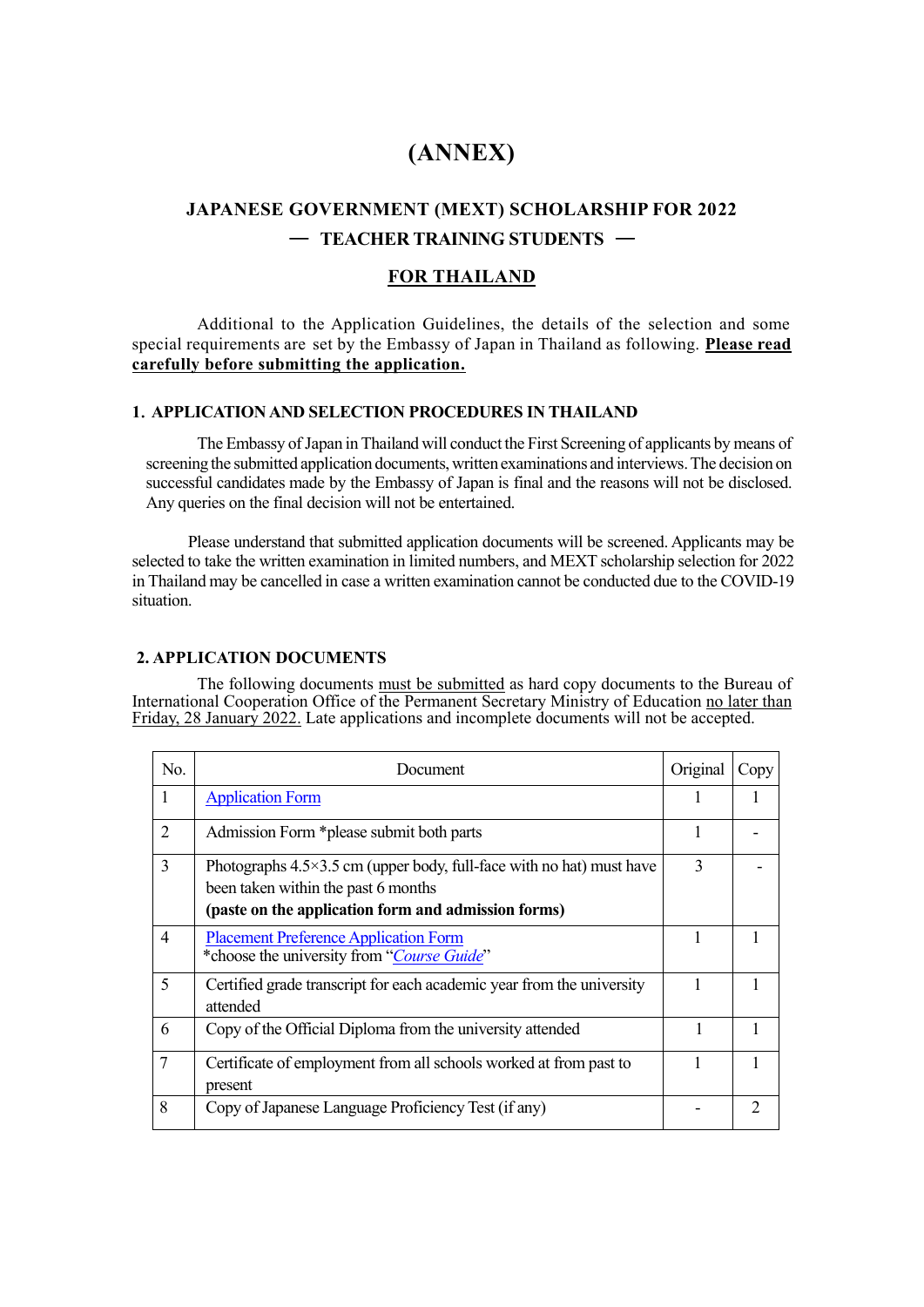#### IMPORTANT NOTES:

- 1. These documents **must be written in Japanese or English**, or translations in either of these languages should be attached.
- 2. Some documents may differ from those specified in the Application Guidelines. Recommendation Letter and Medical Certificate will be requested when applicants have passed the First Screening, and should not be submitted at the time of application.
- 3. The submitted documents will not be returned.
- 4. The set of application documents **must be sent only by post** to the following address. Hand or Messenger delivered documents will not be accepted.

The Bureau of International Cooperation, Office of the Permanent Secretary, Ministry of Education Ratchadamnoen Nok Avenue, Dusit, Bangkok 10300

### **3**.**TIME SCHEDULE**

#### **(1) Application closing date**

January 28, 2022 (Fri.)

#### **(2) Announcement of the name list of applicants selected for the Written Examination**

February 11, 2022 (Fri.)

#### **(3) Written Examination**

February 20, 2022 (Sun.), 13:00-16:10 hours

#### **(4) Announcement of the Written Examination result**

February 28, 2022 (Mon.) at Bureau of International Cooperation's homepage [http://www.bic.moe.go.th](http://www.bic.moe.go.th/) 

#### **(5) Interview**

March 7, 2022 (Mon.), 09:00 - 16:00 hours via Microsoft Teams

#### **(6) Announcement of the Interview result**

March 9, 2022 (Wed.) at Bureau of International Cooperation's homepage [http://www.bic.moe.go.th](http://www.bic.moe.go.th/) and Embassy of Japan's homepage http:/[/www.th.emb-japan.go.jp](http://www.th.emb-japan.go.jp/)

#### **(7) Meeting for giving further information**

March 11, 2022 (Fri.), 11:00 hours via Microsoft Teams